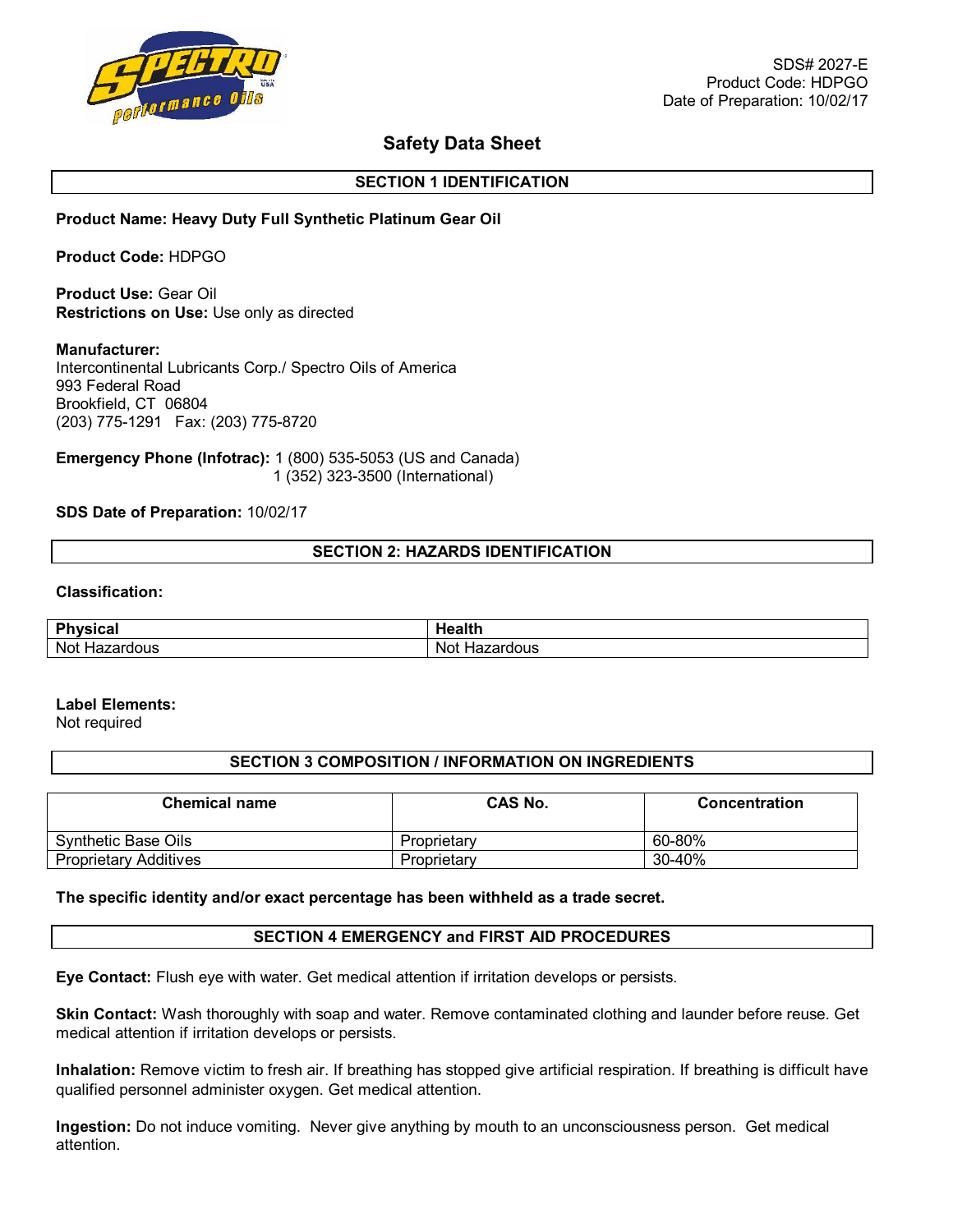**Most important symptoms/effects, acute and delayed:** May cause eye irritation. Prolonged skin contact may cause irritation. Excessive inhalation of vapor or mists may cause upper respiratory tract irritation and central nervous system effects. Swallowing may cause nausea, vomiting and diarrhea.

**Indication of immediate medical attention and special treatment, if necessary:** None required under normal conditions of use.

## **SECTION 5 FIRE and EXPLOSION HAZARD DATA**

**Suitable extinguishing media:** Water spray or fog, foam, carbon dioxide, dry chemical.

**Specific hazards arising from the chemical:** At elevated temperatures containers may rupture. Use of large amounts of water may cause product to float and spread fire. Combustion may produce carbon oxides and hydrocarbon fragments.

**Special protective equipment and precautions for fire-fighters:** Firefighters should wear full emergency equipment and NIOSH approved positive pressure self-contained breathing apparatus. Cool exposed intact containers with water spray or stream.

## **SECTION 6 ACCIDENTAL RELEASE MEASURES**

**Personal precautions, protective equipment, and emergency procedures:** Wear appropriate protective equipment. Wash thoroughly after handling.

**Environmental hazards:** Avoid release into the environment. Report spill as required by local and federal regulations.

**Methods and materials for containment and cleaning up:** Dike spill and collect into closable containers for disposal with an inert absorbent. Prevent entry in storm sewers and waterways.

## **SECTION 7 HANDLING and STORAGE**

**Precautions for safe handling:** Avoid contact with eyes and prolonged contact with skin and clothing. Avoid breathing vapors and mists. Wash thoroughly after handling. Remove oil-soaked clothing and launder before reuse. Discard oil soaked shoes and other items than cannot be laundered.

**Conditions for safe storage, including any incompatibilities:** Store in a cool area away from oxidizing agents. Protect containers from physical damage.

Empty containers retain product residues. Do not cut, weld, braze, etc. on or near empty containers. Follow all SDS precautions in handling empty containers.

# **SECTION 8 EXPOSURE CONTROLS and PERSONAL PROTECTION**

**.** 

## **Exposure Guidelines:**

## **INGREDIENTS CAS#. EXPOSURE LIMITS**

Proprietary Additives **Proprietary None Established** 

Synthetic Oils **Proprietary** 5 mg/m<sup>3</sup>TWA Manufacturer

**Appropriate engineering controls:** Good general room ventilation (equivalent to outdoors) should be adequate under normal conditions. If exposures are excessive increased mechanical ventilation such as local exhaust may be required.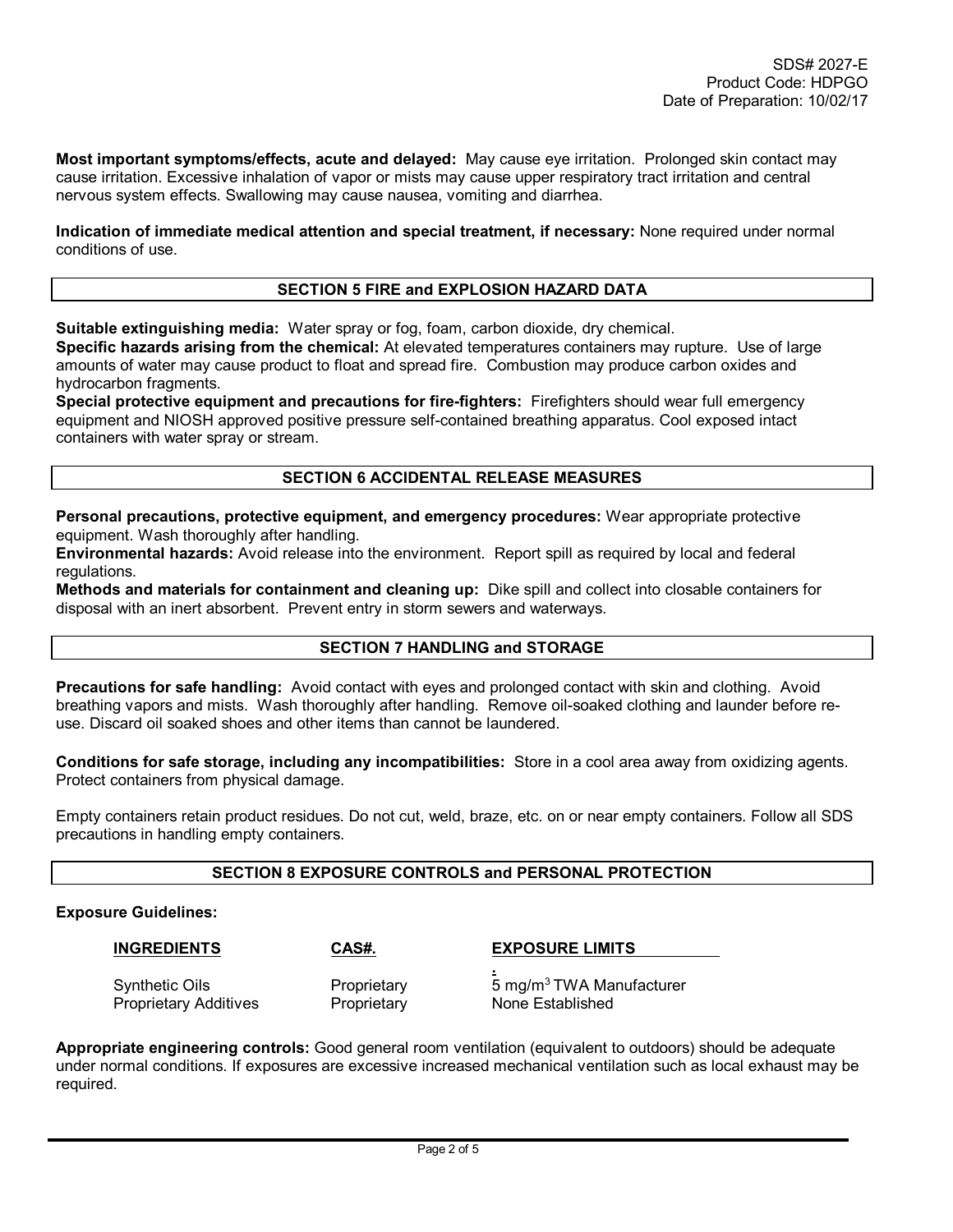**Respiratory protection:** None needed under normal use conditions with adequate ventilation. If exposures are excessive, use a NIOSH approved respirator with organic vapor cartridges and particulate pre-filter. For higher concentrations a NIOSH approved supplied air respirator (with escape bottle if required) or self-contained breathing apparatus may be required. Selection of respiratory protection depends on the contaminant type, form and concentration. Select in accordance with OSHA 1910.134 and good Industrial Hygiene practice.

**Skin protection:** Rubber, neoprene or other impervious gloves are recommended where prolonged or repeated skin contact is likely.

**Eye protection:** Safety glasses or goggles if splashing is possible.

**Other:** Impervious apron, boots and other clothing are recommended if needed to avoid prolonged/repeated skin contact. Suitable washing facilities should be available.

## **SECTION 9 PHYSICAL and CHEMICAL PROPERTIES**

**Appearance (physical state, color, etc.):** Lime green liquid. **Odor:** Mild petroleum odor.

| <b>pH:</b> Not available                 |
|------------------------------------------|
| <b>Boiling Point: Not available</b>      |
| Evaporation rate: Not available          |
|                                          |
| <b>UEL:</b> Not applicable               |
| Vapor density: Not available             |
| Solubility(ies): Insoluble in water      |
| Auto-ignition temperature: Not available |
| Viscosity: $182cSt @ 40°C$               |
|                                          |

# **SECTION 10 STABILITY and REACTIVITY**

**Reactivity:** This product is not expected to react.

**Chemical stability:** The product is stable.

**Possibility of hazardous reactions:** None known.

**Conditions to avoid:** Avoid excessive heat.

**Incompatible materials:** Avoid strong oxidizing agents.

**Hazardous decomposition products:** Thermal decomposition may yield carbon monoxide, carbon dioxide, and hydrocarbon fragments.

# **SECTION 11 TOXICOLOGICAL INFORMATION**

## **Health Hazards:**

**Inhalation:** Excessive inhalation of vapors or mists may cause upper respiratory tract irritation.

**Skin Contact:** Prolonged or repeated contact may cause mild irritation or dryness.

**Eye Contact:** May cause mild irritation.

**Ingestion:** Swallowing large amounts may cause gastrointestinal effects including nausea and diarrhea. .

**Chronic Effects of Overexposure:** No adverse chronic effects are expected.

**Mutagenicity:** This product is not expected to cause mutagenic activity.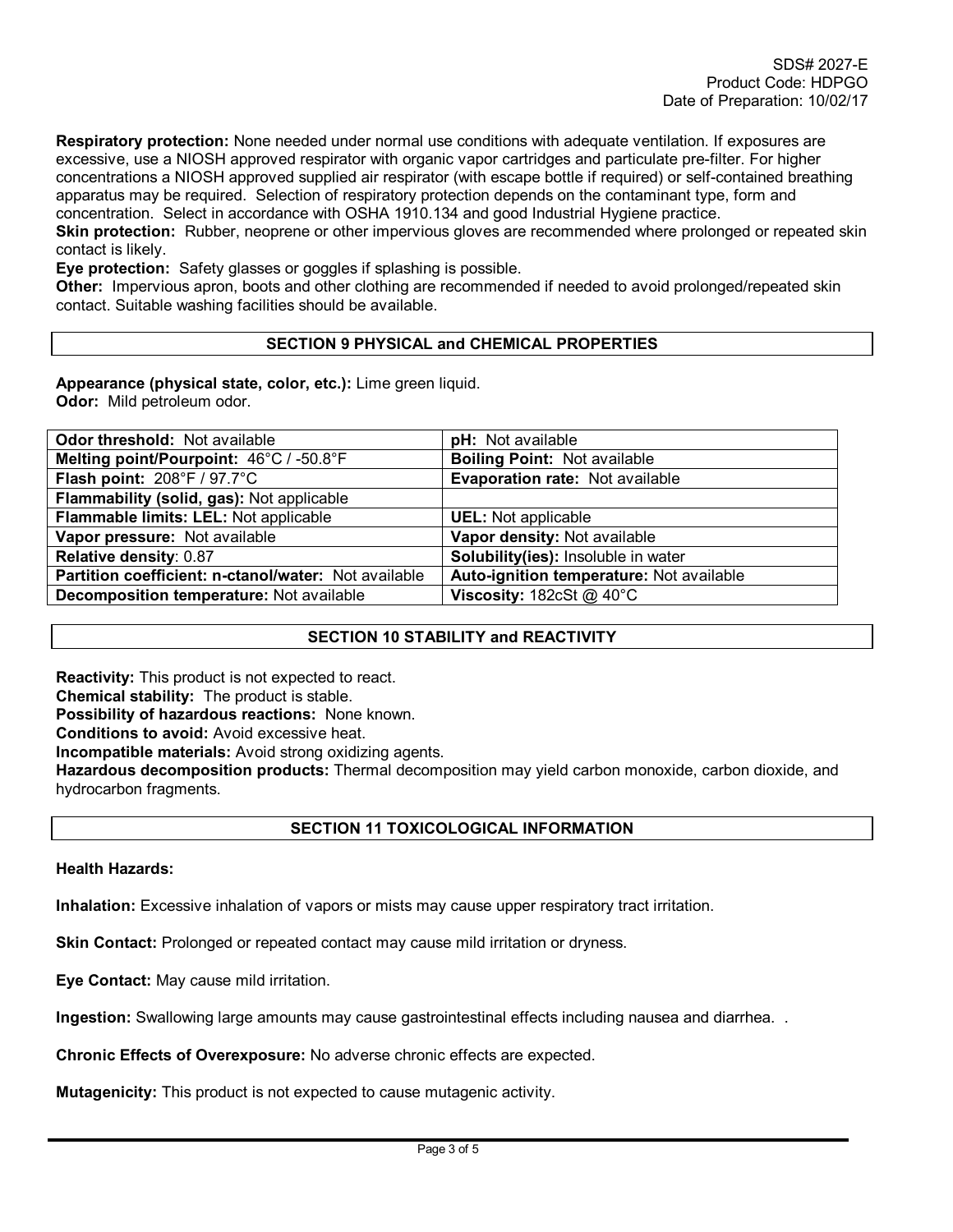**Reproductive Toxicity:** This product is not expected to cause reproductive or developmental effects.

**Carcinogenicity**: None of the components of this product are listed as a carcinogen or suspected carcinogen by IARC, NTP, ACGIH or OSHA.

#### **Acute Toxicity Values:**

Synthetic Oils: Oral rat LD50 >5000 mg/kg; Dermal rabbit LD50 >2000 mg/kg: Proprietary Additives: Oral rat LD50 >5000 mg/kg; Dermal rabbit LD50 >2000 mg/kg. Inhalation rat LC50 >5 mg/L

# **SECTION 12: ECOLOGICAL INFORMATION**

## **Ecotoxicity:**

Synthetic Oils: No data available Proprietary Additives: No data available

**Persistence and degradability:** Synthetic oils are inherently biodegradable. Proprietary additives are biodegradable. **Bioaccumulative potential:** Proprietary additives is not expected to bioaccumulate. **Mobility in soil:** No data available **Other adverse effects:** None known.

## **SECTION 13: DISPOSAL INFORMATION**

**Waste Disposal Method:** Dispose in accordance with all local, state and federal regulations.

## **SECTION 14: TRANSPORTATION INFORMATION**

|             | <b>UN Number</b> | Proper shipping name | Hazard<br><b>Class</b> | Packing<br>Group | <b>Environmental</b><br><b>Hazard</b> |
|-------------|------------------|----------------------|------------------------|------------------|---------------------------------------|
| <b>DOT</b>  |                  | Not Regulated        |                        |                  |                                       |
| <b>TDG</b>  |                  | Not Regulated        |                        |                  |                                       |
| <b>IMDG</b> |                  | Not Regulated        |                        |                  |                                       |
| <b>IATA</b> |                  | Not Regulated        |                        |                  |                                       |

**Transport in bulk (according to Annex II of MARPOL 73/78 and the IBC Code):** Not applicable – product is transported only in packaged form.

## **Special precautions:** None known.

## **SECTION 15: REGULATORY INFORMATION**

## **Safety, health, and environmental regulations specific for the product in question.**

**CERCLA:** This product is not subject to CERCLA reporting requirements. Many states have more stringent release reporting requirements. Report spills required under federal, state and local regulations.

**EPA SARA 311 Hazard Classification:** Refer to Section 2 for OSHA Hazard Classification.

**SARA 313:** This product contains the following chemicals subject to Annual Release Reporting Requirements Under SARA Title III, Section 313 (40 CFR 372): None